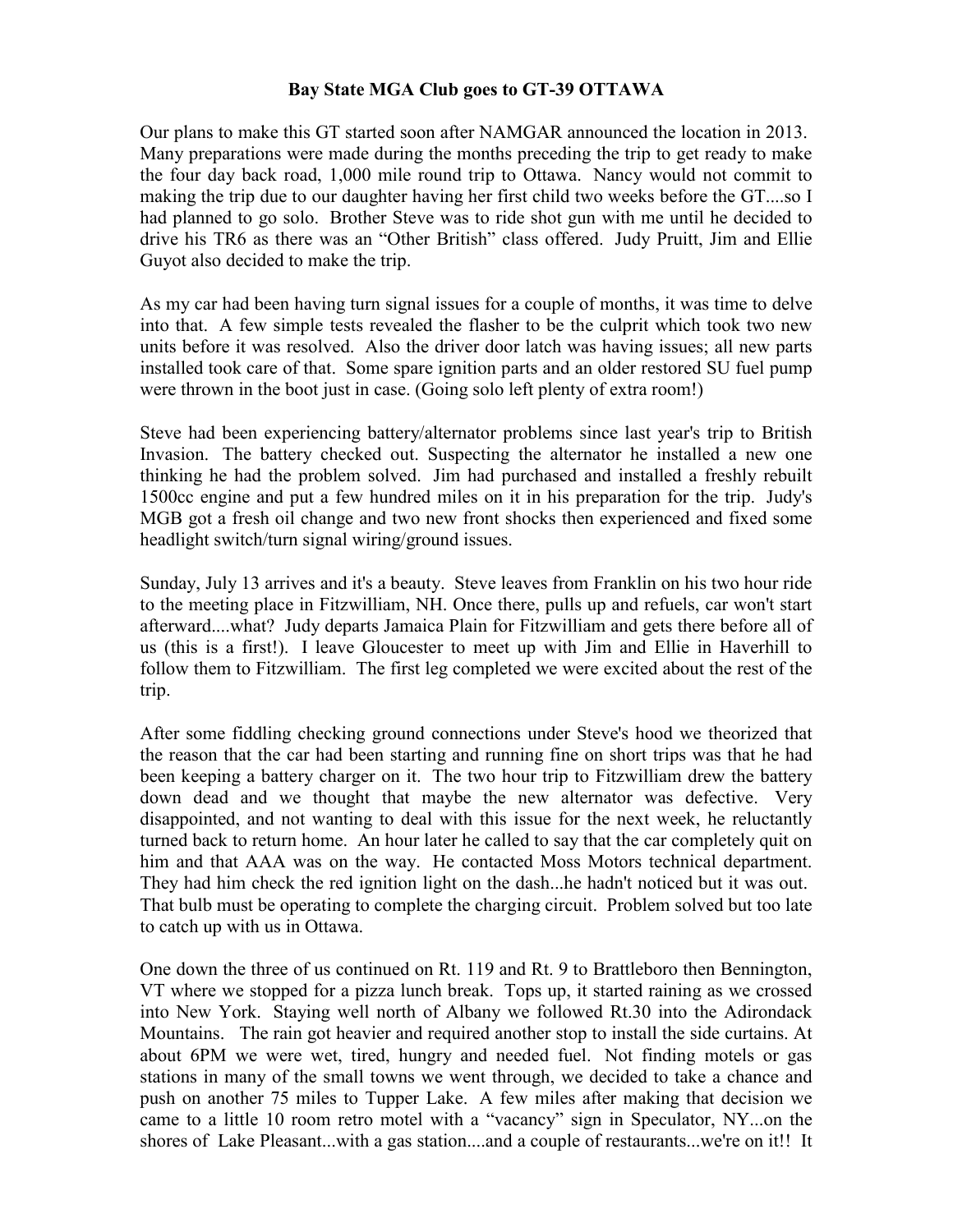turned out to be a great find. We had the gazebo at the beach to ourselves and had a little party knowing that the next day was going to be a long hard push to get to Ottawa.

After breakfast and fuel on Monday we headed north on Rt.30 to Indian Lake, Long Lake and Tupper Lake where we turned north west to Ogdensburg, NY. Here we stopped for lunch and fuel before crossing the St. Lawrence into Ontario where gas was \$1.33 a litre (that's well over \$5.00 per gallon!) The stop at the Canadian border was easy as many MGAs had been pouring into Canada and everyone seemed to know why we were headed to Ottawa. With approximately 90 miles (don't ask how many kilometers) of back roads through gorgeous farm and hill country we finally arrive in Ottawa.

The hotel was fabulous with underground parking. What a sight to see such a huge number of our little MGAs all parked down there safe and secure. After checking in and refreshing, we WALKED to a mall about a kilometer up the street for dinner. Back at the hotel we had a few drinks and met some new friends in the hospitality suite. On Tuesday we boarded buses to the capital buildings. In addition to tours of these historical legislature buildings there was to be a changing of the guard performed on the grounds. Well after waiting over an hour in the drizzling rain they cancelled it due to the weather! Back at the hotel we changed Jim's rear tail light assembly which had not been working the entire trip. Those halogen bulbs seem to produce enough heat to seize everything in there. That done we cleaned up and got back on the buses for a short trip to the Ottawa River with a cocktail hour on the dock before boarding the River Queen for a dinner cruise. We cruised up and down the river as we ate a buffet style meal and waited for the sunset. We enjoyed renewing our old friendships with the boys from the old Connecticut MG Club.

Returning to the hotel we closed the evening at the hospitality room. Wednesday (show day) Jim and I were up to get an early breakfast and to beat the line at the hotel's car wash area...I think we were third or fourth in line. Then MGAs started lining up in the hotel parking lot for the short drive to the Science and Technology Center for the car show. After finding our places on the show field we perused the classes of over a hundred MGAs....wow!

A tour of the warehouse at the Center was offered. They had many examples of everything from antique farm equipment, boats, cars, bicycles to entire steam locomotives. After the show the ladies went shopping and Jim and I returned to the hotel to watch the funkana which was taking place in the parking lot.

Thursday we decided to pass on the scheduled driving tour for a self-guided driving tour to Gatineau Park in nearby Quebec. After a walk through the property and preserved buildings, we had lunch and headed back to the hotel. The dinner banquet was held that evening at which multiple NAMGAR officers spoke and car show awards were presented. I thought we had a long drive...there were MGAs from all over the country as far away as California and British Columbia...I think the long distance award was for 4,000 miles!!

Friday we were on the road early as we wanted to make it back to Bennington, VT by days end. Early in the day one of Judy's rear tires picked up a nail and went flat. We put on her spare and pumped it up with a bicycle pump Ira Cohen had insisted she take along